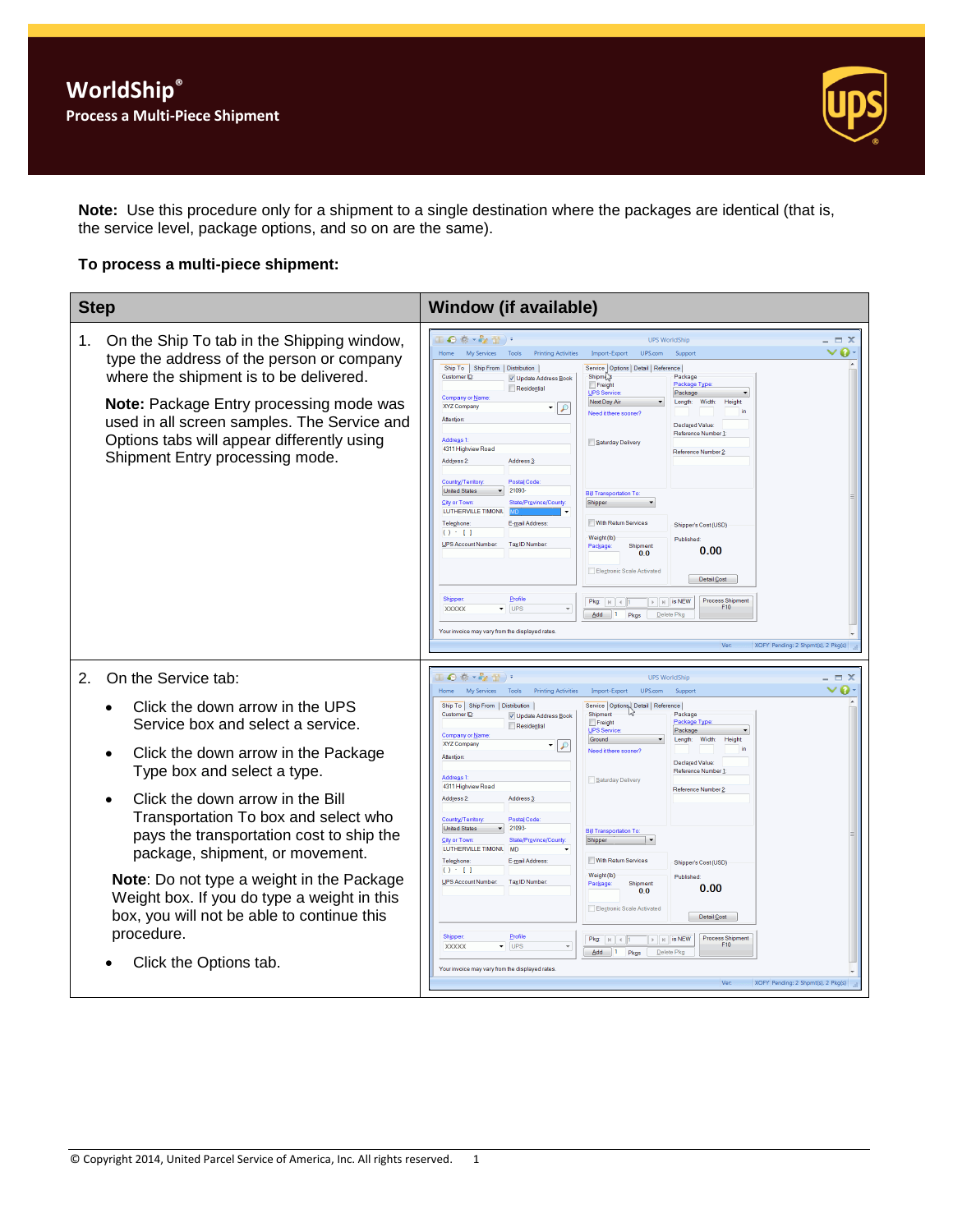## **Process a Multi-Piece Shipment**



| The Options tab shows the available<br>3.<br>shipment and package options.<br>Select the check boxes for the desired<br>shipment and package options and<br>complete any required information for<br>each option.<br>Note: The package options that you<br>specify now will apply to all the<br>packages in the shipment.<br>Click the Reference tab. | Ⅱ◎※・☆蛩)・<br><b>UPS WorldShip</b><br>- = x<br>o<br>My Services<br>Tools<br><b>Printing Activities</b><br>UPS.com<br>Home<br>Import-Export<br>Support<br>Ship To Ship From Distribution<br>Service Options Detail   Reference<br>Customer ID:<br>V Update Address Book<br><b>Shipment Options:</b><br>Package Seclared Value<br><b>Handling Charge</b><br>Residential<br><b>Import Control</b><br>Company or Name<br>Value<br>Quantum View Notify<br>XYZ Company<br><b>Return Services</b><br>50<br>۰<br>$\mathcal{L}$<br><b>USD</b><br>UPS carbon neutral<br>Attention<br>Shipper Paid<br>Address <sub>1</sub> :<br>4311 Highview Road<br>Package Options:<br>Address 3:<br>Address 2:<br>Additional Handling<br><b>COD</b><br>uis Good<br>Country/Territory<br>Postal Code:<br>21093<br><b>United States</b><br><b>Delivery Confirmation</b><br>Quantum View Notify<br>City or Town:<br>State/Province/Cou<br>Shipper Release<br>LUTHERVILLE TIMONIL<br>MD<br>Telephone:<br>E-mail Address<br>$() - 1$<br><b>UPS Account Number:</b><br>Tax ID Number<br><b>Option Cost</b><br>0.00 USD<br><b>Total Cost</b><br>0.00 USD<br>Detail Cost<br>Profile<br>Shipper<br>Process Shipment<br>$\triangleright$   $\parallel$   is NEW<br>F10<br>$\overline{\phantom{a}}$ UPS<br><b>XXXXX</b><br>$Add \t1$<br>Pkgs<br>Delete Pkg<br>XOFY Pending: 2 Shpmt(s), 2 Pkg(s)<br>Ver                              |
|-------------------------------------------------------------------------------------------------------------------------------------------------------------------------------------------------------------------------------------------------------------------------------------------------------------------------------------------------------|--------------------------------------------------------------------------------------------------------------------------------------------------------------------------------------------------------------------------------------------------------------------------------------------------------------------------------------------------------------------------------------------------------------------------------------------------------------------------------------------------------------------------------------------------------------------------------------------------------------------------------------------------------------------------------------------------------------------------------------------------------------------------------------------------------------------------------------------------------------------------------------------------------------------------------------------------------------------------------------------------------------------------------------------------------------------------------------------------------------------------------------------------------------------------------------------------------------------------------------------------------------------------------------------------------------------------------------------------------------------------------------------------|
| The Reference tab appears.<br>4.<br>Type any applicable reference numbers.<br>On the Home tab, select Multi-piece<br>Shipment or press the F9 key on the<br>keyboard.                                                                                                                                                                                 | Ⅱ●※・☆☆)・<br><b>UPS WorldShip</b><br>- <b>= x</b><br>^0<br>Home<br>My Services Tools<br><b>Printing Activities</b><br>Import-Export<br>UPS.com<br>Support<br>Create a Return<br>E<br>$\searrow$<br>Шĭ<br>Multi-piece Shipment<br>History<br>Void<br>Track<br>Addresses<br>Repeat<br>Undo<br>End of<br>Messagino<br>12<br>Pickur<br>Save Shinment<br>Day<br>Information<br>Center<br>Navigate<br><b>Shipment Activities</b><br>Track<br>Manage Addresses End of Day<br>Pickups<br>Messages<br>Ship To   Ship From   Distribution  <br>Service   Options   Detail Reference<br>Customer ID<br>V Update Address Book<br>Residential<br>Reference Number 1:<br>Use on all packages<br>Company or Name<br>1234567890987654321234<br><b>SARRRANE</b><br>XYZ Company<br>$\bullet$ $\circ$<br>Reference Number 2:<br>Use on all packages<br><b>Attention</b><br>Address 1:<br>Reference Number 3<br>Use on all packages<br>4311 Highview Road<br>Address 2:<br>Address <sub>3</sub><br>Reference Number 4<br>Use on all packages<br>Country/Territory<br><b>Postal Code</b><br>21093<br><b>United States</b><br>$\blacksquare$<br><b>City or Town</b><br>State/Province/County<br>Reference Number 5:<br>Use on all packages<br>LUTHERVILLE TIMONIL<br><b>MD</b><br>Telephone<br>E-mail Address<br>$() - 1$<br><b>UPS Account Number:</b><br>Tax ID Number:<br>XOFY Pending: 2 Shpmt(s), 2 Pkg(s)<br>Ver: |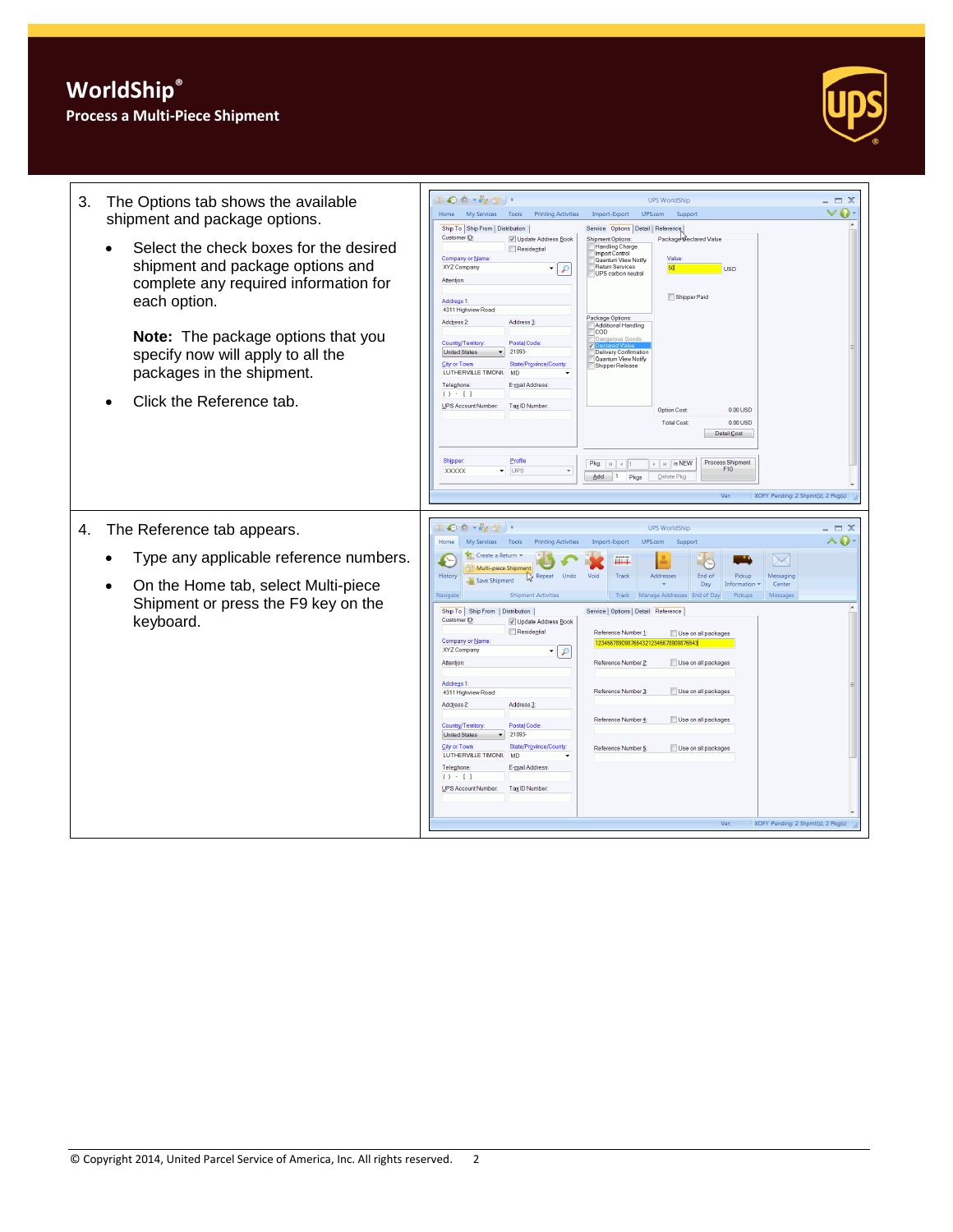

5. The Multi-piece Shipment window appears.

Type the number of packages in the shipment in the Total Number of Packages box and select a package weight option, as follows:

- If you know the combined weight of all packages in the shipment, select Enter Total Shipment Weight and then type the combined weight (in pounds) in the lb box.
- To apply Hundredweight pricing to the shipment, select the Hundredweight Pricing Applied check box. You should only select this check box if you have knowledge of Hundredweight pricing.

## **Notes:**

- This check box is active only if you have a contract for Hundredweight. **-** If you select this check box, you cannot edit, add, or delete packages for the Hundredweight shipment; you can only void the Hundredweight shipment.

- If you do not know the combined weight of all the packages in the shipment or if you want to enter the package weight for each individual package, select Enter Package Weights on Shipping Window.
- Click the OK button.

| g<br>Multi-piece Shipment<br>x                             |  |  |  |  |
|------------------------------------------------------------|--|--|--|--|
| Package Weight Options                                     |  |  |  |  |
| 5<br>Total Number of Packages:                             |  |  |  |  |
| Enter Total Shipment Weight:<br>50<br>lb                   |  |  |  |  |
| (All packages must have the same<br>weight and dimensions) |  |  |  |  |
| Hundredweight Pricing Applied                              |  |  |  |  |
| (Shipment will not be aggregated at End of Day)            |  |  |  |  |
| Enter Package Weights on Shipping Window @                 |  |  |  |  |
| $\overline{\mathsf{O}}$ K<br>Cancel<br>$He$ lp             |  |  |  |  |
| ð<br>Multi-piece Shipment<br>x                             |  |  |  |  |
| Package Weight Options                                     |  |  |  |  |
| 5<br>Total Number of Packages:                             |  |  |  |  |
| Enter Total Shipment Weight:<br>lb.                        |  |  |  |  |
| (All packages must have the same<br>weight and dimensions) |  |  |  |  |
| Hundredweight Pricing Applied                              |  |  |  |  |
| (Shipment will not be aggregated at End of Day)            |  |  |  |  |
| <b>O Enter Package Weights on Shipping Window</b>          |  |  |  |  |
| <u>ок</u><br>Cancel<br>$He$ <sub>lp</sub>                  |  |  |  |  |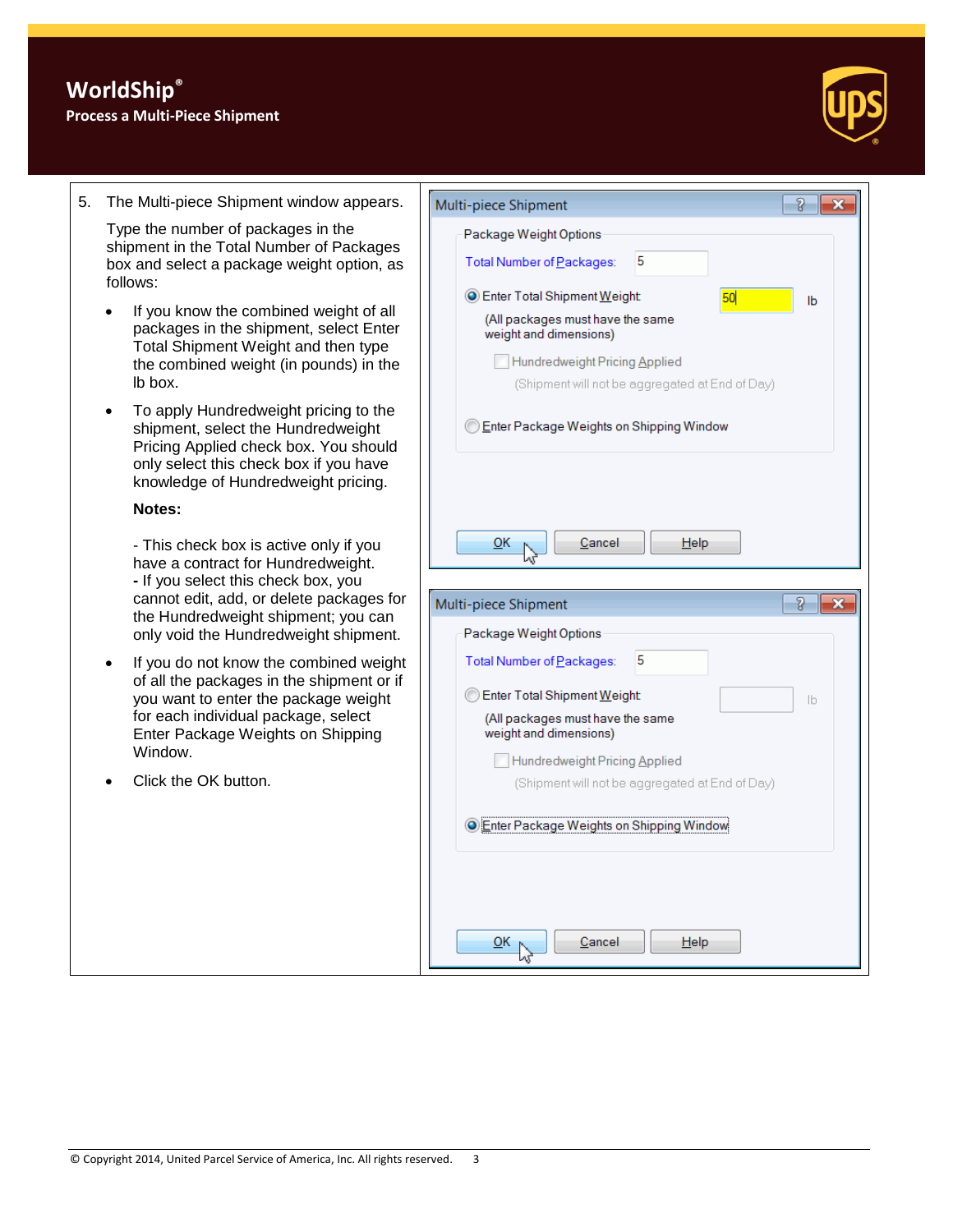**WorldShip® Process a Multi-Piece Shipment**



| 6. | The Reference tab displays.                                                                                                                                                                                                                                                                                               | $\mathbb{T} \bigodot \oplus \cdots \oplus \oplus \mathbb{T}$<br><b>UPS WorldShip</b>                                                                                                                                                                                                                                                                                                                                                                                                                                                                                                                                                                                                                                                                                                                                                                                                                      | $\Box$ $\times$ |
|----|---------------------------------------------------------------------------------------------------------------------------------------------------------------------------------------------------------------------------------------------------------------------------------------------------------------------------|-----------------------------------------------------------------------------------------------------------------------------------------------------------------------------------------------------------------------------------------------------------------------------------------------------------------------------------------------------------------------------------------------------------------------------------------------------------------------------------------------------------------------------------------------------------------------------------------------------------------------------------------------------------------------------------------------------------------------------------------------------------------------------------------------------------------------------------------------------------------------------------------------------------|-----------------|
|    | Select the Service tab.                                                                                                                                                                                                                                                                                                   | My Services<br>Tools<br><b>Printing Activities</b><br>Import-Export<br>UPS.com<br>Support<br>Home<br>Ship To Ship From   Distribution  <br>Service Options Detail Reference<br><b>Customer ID</b><br>V Update Address Book<br>Residential<br>Reference Number 1:<br>Use on all packages<br><b>Company or Name</b><br>12345678909876543212345678909876543<br><b>XYZ Company</b><br>۹   •<br>Attention<br>Reference Number 2:<br>Use on all packages<br><b>Address 1</b><br>Reference Number 3<br>Use on all packages<br>4311 Highview Road<br>Address 2:<br>Address 3<br>Reference Number 4<br>Use on all packages<br>Country/Territory<br><b>Postal Code</b><br>21093<br><b>United States</b><br><b>City or Town</b><br>State/Province/County<br>Reference Number 5:<br>Use on all packages<br>LUTHERVILLE TIMONIL MD<br>Telephone<br>E-mail Address<br>$() - 11$<br>UPS Account Number:<br>Tax ID Number | ი.              |
|    |                                                                                                                                                                                                                                                                                                                           | Profile<br>Shipper<br><b>Process Shipment</b><br>of 5<br>Pkg:   H   4   1<br>$\rightarrow$ H<br>F10<br><b>XXXXX</b><br>$\blacktriangledown$ UPS<br>Repeat 1 Pkgs Modify Shpmt<br>Ver<br>XOFY Pending: 2 Shpmt(s), 2 Pkg(s)                                                                                                                                                                                                                                                                                                                                                                                                                                                                                                                                                                                                                                                                                |                 |
| 7. | On the Service tab:                                                                                                                                                                                                                                                                                                       | Ⅲ◎※・☆☆)・<br><b>UPS WorldShip</b>                                                                                                                                                                                                                                                                                                                                                                                                                                                                                                                                                                                                                                                                                                                                                                                                                                                                          | - m X           |
|    | If you selected Enter Total Shipment Weight<br>in the Multi-piece Shipment window, note<br>the following:<br>The Reference Number appears if you                                                                                                                                                                          | My Services<br>Tools<br><b>Printing Activities</b><br>Import-Export<br>UPS.com<br>Home<br>Suppor<br>Ship To Ship From   Distribution  <br>Service   Options   Detail   Reference  <br>Shipment<br><b>Customer ID</b><br>Package<br>V Update Address Book<br>Freight<br>Package Type<br>Residential<br><b>UPS Service</b><br>Package<br>Company or Name<br>Ground<br>Width:<br>Height<br>Length:<br><b>XYZ Company</b><br>9 -<br>Need it there sooner?<br>Attention<br>50<br>Declared Value:<br>Delivery Date: Unavailable<br>Reference Number 1<br><b>Address 1</b><br>12345678909876543212345678<br>Saturday Delivery                                                                                                                                                                                                                                                                                    | o               |
|    | typed numbers on the Reference tab.<br>WorldShip divides the total weight by<br>the total number of packages and<br>displays the average package weight in<br>the Package Weight box. This box<br>becomes read-only if you selected the<br>Hundredweight Pricing Applied check<br>box in the Multi-piece Shipment window. | 4311 Highview Road<br>Reference Number 2:<br>Address <sub>2</sub><br>Address 3<br>Postal Code<br>Country/Territory<br><b>United States</b><br>21093<br><b>Bill Transportation To:</b><br>City or Town<br>State/Province/County<br>Shipper<br>LUTHERVILLE TIMONIL<br><b>MD</b><br>With Return Services<br>Telephone<br>E-mail Address<br>Shipper's Cost (USD)<br>$() - 1$<br>Weight (lb)<br>Published:<br><b>UPS Account Number</b><br>Tax ID Number<br>Shipment<br>Package<br>42.70<br>50.0<br>10<br>Electronic Scale Activated<br>Detail Cost                                                                                                                                                                                                                                                                                                                                                            |                 |
|    | The total shipper's cost appears under<br>Shipper's Cost, and the message<br>"Hundredweight Applied" appears below<br>the Shipper's Cost if you selected the<br>Hundredweight Pricing Applied check<br>box in the Multi-piece Shipment window.                                                                            | Profile<br><b>Shipper</b><br><b>Process Shipment</b><br>of 5<br>Pkg: N 4 5<br>$+$ H<br>F10<br><b>XXXXX</b><br>$\overline{\phantom{a}}$ UPS<br>Repeat 1<br>Pkas<br>Delete Pkg<br>Ver<br>XOFY Pending: 2 Shpmt(s), 2 Pkg(s)                                                                                                                                                                                                                                                                                                                                                                                                                                                                                                                                                                                                                                                                                 |                 |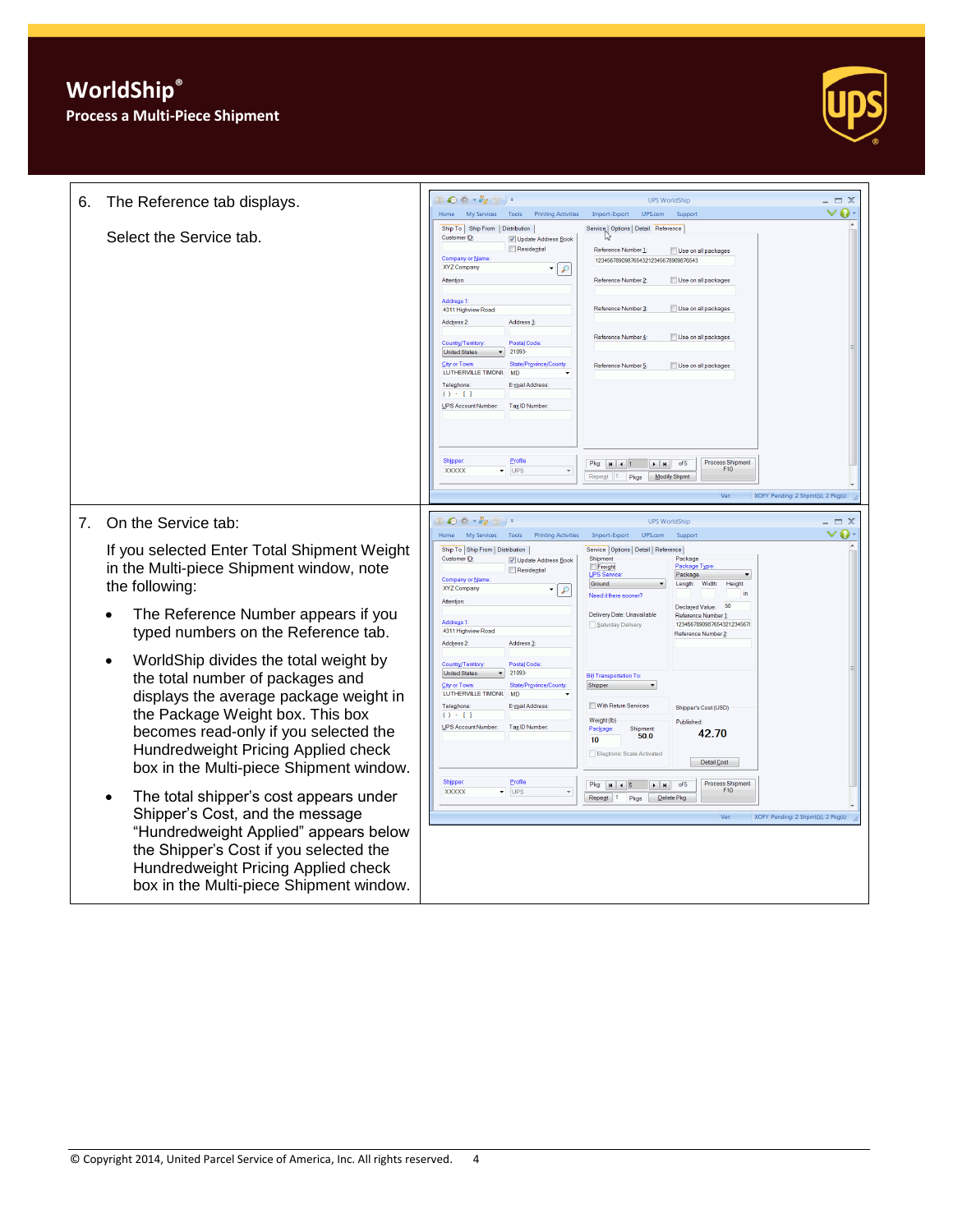